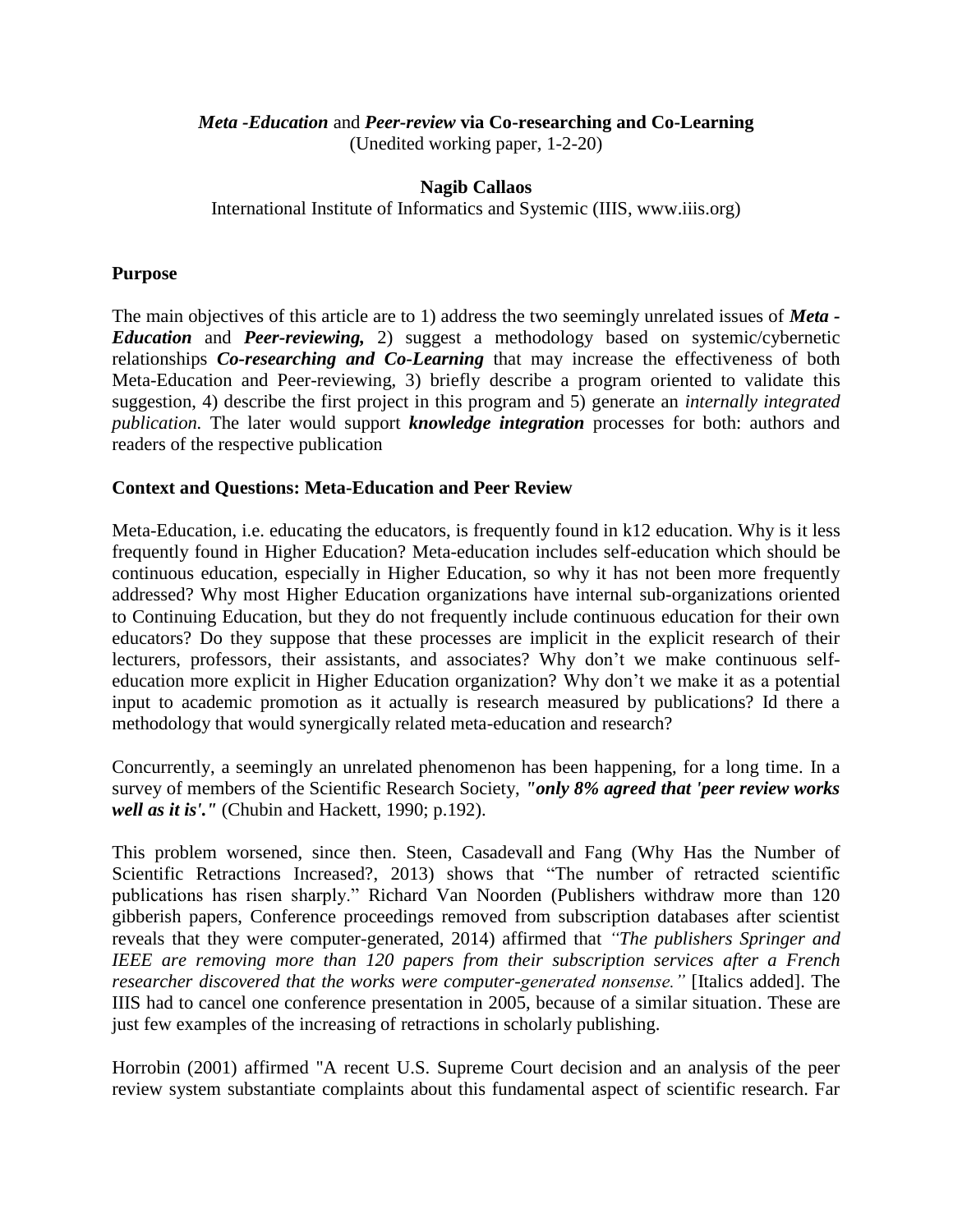from filtering out junk science, peer review may be blocking the flow of innovation and corrupting public support of science."

Empirical studies have shown that assessments made by independent reviewers of papers submitted to journals and abstracts submitted to conferences generate a level of agreement among reviewers is about what is expected by chance alone Rothwell and Martyn<sup>1</sup> (2000), for example, analyzed the statistical correlations among reviewers' recommendations (made to two journals and two conferences) by analysis of variance and found out that for one journal "*was not significantly greater than that expected by chance" and, in general, agreement between reviewers "was little greater than would be expected by chance alone*." [Titalics and emphasis added].

Is it believable that with this kind of statistical studies, no more research is being done on "Peer Review", especially in the methodological and conceptual dimensions? Is there any answer or at least an attempt to answer this question?

Goldstein (How Science Works,  $2000$ )<sup>2</sup> affirms that "Peer Review is one of the sacred pillars of the scientific edifice" and Horrobin (Something Rotten at the Core of Science?, 2001) write that "Peer Review is central to the organization of modern science…why not apply scientific [and engineering] methods to the peer review process" (Horrobin, 2001)

Who can understand and explain that the foundation and the principal backbone of scientific communication are failing and there is no more scientific research on how it may be made more effective? Why Peer Review is not being peer reviewed? Shouldn't this problem be addressed via methodological research using Action-Research, Action-Learning Action-Design, or any combinations of them?

The above mentioned citations are just a few examples of an increasing number of facts that are indicating that more research and reflections are urgently needed regarding knowledge and information quality assurance, in general, and, specifically, on Peer Review. "Peer Review is one of the sacred pillars of the scientific edifice. *Why not apply peer review to current peer reviewing methodologies?* To foster research and experience-based reflections with regard to peer review, the methodologies being used in it and the potential solutions to this very important problem is one of the two objectives of IIIS's program with regards to trying to address this problem by means or relating in a systemic/cybernetic way *Co-researching and Co-Learning.*  The way we are suggesting and trying to evaluate its effectiveness would, potentially, also increase the effectiveness of *Meta-Education*, specifically in its component of *self-education*, *via co-researching and co-learning*

#### **General Methodology**

One of our objectives in this article is to suggest, in general terms, a methodology that may relate meta-education and research via publishing journal's special issues and multi-author books by

<sup>&</sup>lt;sup>1</sup> (Reproducibility of peer review in clinical neuroscience: Is agreement between reviewers any greater than would be expected by chance alone?, 2000)

 $2$  Referenced by (Horrobin, 2001)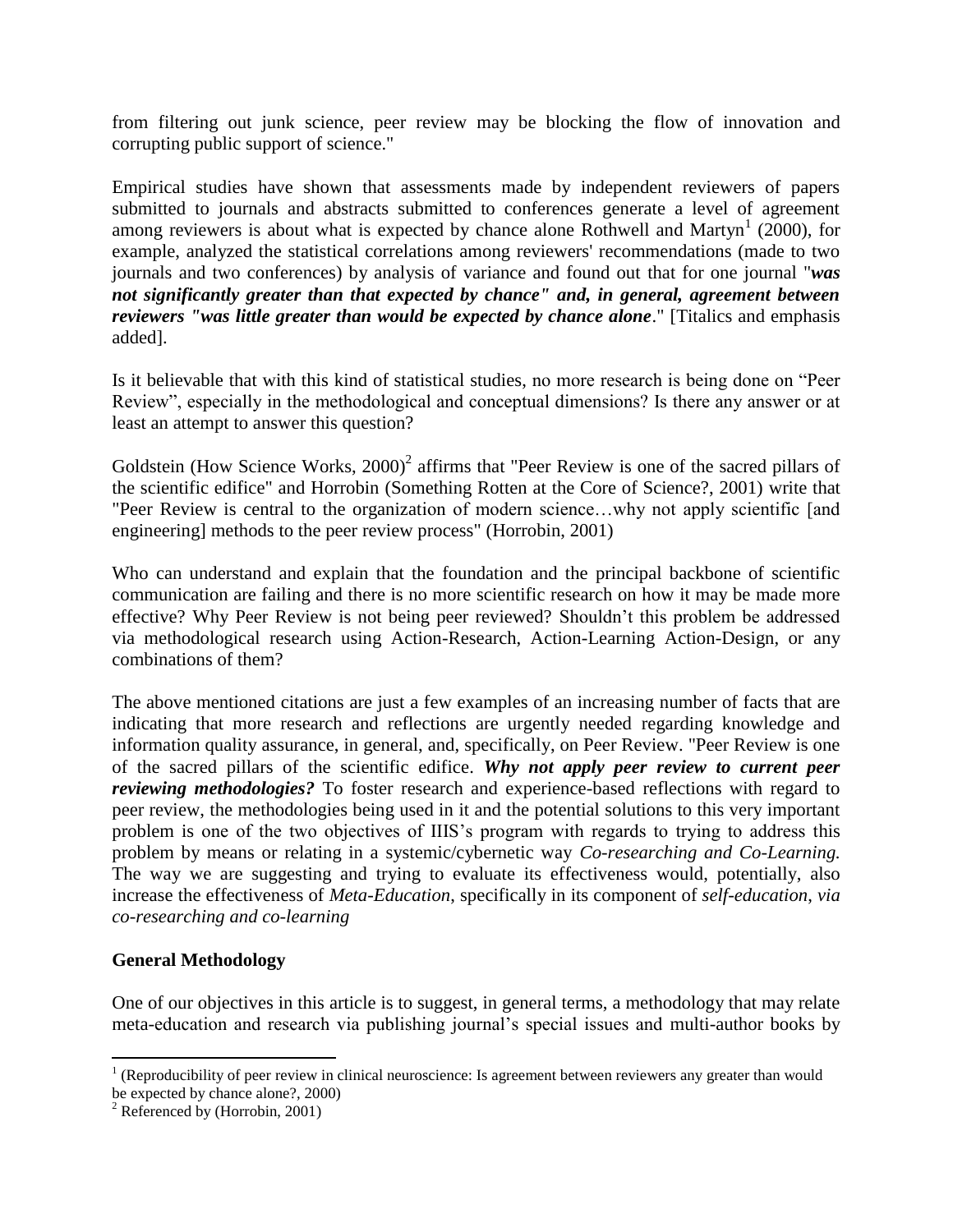means of cybernetically relating *Co-researching and Co-Learning.* These two activities are meta/educational and may increase the effectiveness of peer review, which, in turn, would improve the quality assurance processes in academic communication, which in turn would potentially support the effectiveness of meta-education and research activities.

The designing and implementation of this methodology will be supported by a general metamethodology that combines *Action-Research, Action-Learning, and Action-Design*. The three of them will be related in a systemic/cybernetic way, via *incremental* planning which, hopefully, will be an adaptable one, *evolving* to toward an increased level of effectiveness.

The increments would be specific projects which may be intra-, inter- or trans-disciplinary ones. The first project or increment is being designed and implemented for the publication of a journal's special issue on "*Rigor and Inter-Disciplinary Communcation", which is* being produced via *"Co-researching and Co-Learning"***.** The research in this case is being supported by:

- 1. Experience-based reflections,
- 2. Literature research,
- 3. Exploring and trying solutions suggested editors, researchers, reviewers, etc., as those suggested by the highly cited David Kaplan, mentioned above.
- 4. Case Studies
- 5. Case-based reasoning and reflections.
- 6. Other possible ways of doing research on the specific topic of *"Rigor and Inter-Disciplinary Communcation",* including quantitative research, mixed research, descriptive research, explanatory research, exploratory research, etc.

For a conceptual approach to the notion of "research", we recommend Jeremy Horne's (The Philosophy of Research, 2019)

Being the first project on *"Rigor and Inter-Disciplinary Communcation,* it is advisable to approach this trans-disciplinary topic with different disciplinary perspectives and oriented to a multi-disciplinary readership. This is why articles should be not just in an intra-disciplinary context, but also in inter- and trans-disciplinary intellectual environments and communication. This is why a multi-disciplinary organization, like the International Insitute of Informatics and Systemics provide a fertile environment to address this issue, via programs and projects oriented to address the design of effective methodologies to make explicit and programmatic issues related to meta-education in Higher Educations and Peer Review.

## **Programatic Orientation**

The program to be shortly described in this article has two main objectives:

1. To address the issues related to *"Co-Researching and Co-Learning (CRCL),* is important in addressing the issues raised above.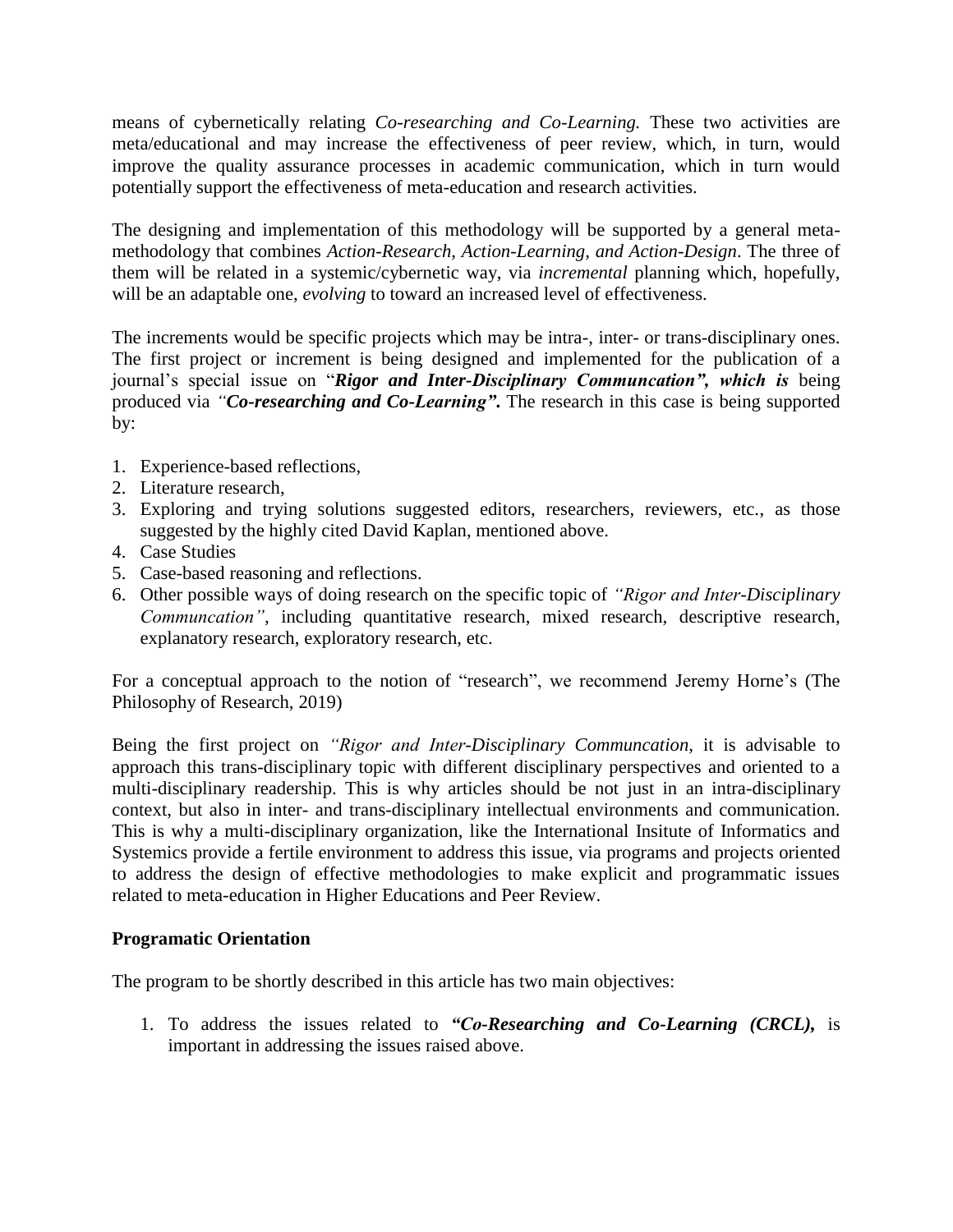2. To address several, if not many, of the *weaknesses of the Traditional Peer Review methodology*; which has been described by many authors, reviewers, editors and publishers. An important example is the highly cited author, David Kaplan (How to Fix Peer Review, 2005). Other examples are the references provided in Callaos's (Peer Reviewing: Weaknesses and Proposed Solutions, 2011)

## **A Systemic/Cybernetic Approach**

A methodology based on David Kaplan's (How to Fix Peer Review, 2005) has been implemented, with measurable improvement of the peer reviewing process. Briefly, this methodology might be described as follows:

- a. Via *two-tier reviewing methodology* implemented by the International Insitute of Infomatics and systemic (IIIS) for its conferences which is shortly described at (Non-Blind (Open) and Double-Blind (Closed) Reviewing in IIIS Conferences, 2006), and
- b. Via three-tier reviewing methodologies for the IIIS's journals, which add anoher tier to the two-tier methodology described in the reference just given above, This thir tier is based on selecting the best 25%-35%, according to the conference in which the paper was presented and/or the external reviewers of the initially submitted article.

# **A Systemic/Cybernetic Approach to Meta-Education and Peer-Review**

An Effective Peer Review is (should be), at least implicitly, a means for meta-education, especially in the self-education aspect of meta-education. A well conceived peer review may be perceived and conceived and one of the means of

- 1. Co-learning between reviewers and the author(s) of a given article.
	- a. An *effective reviewer* has a
		- i. *Passive learning*, via reading the article, and
		- ii. An *active learning* via
			- Reflecting on the content of the article, and making a critical assessment of it,
			- Evaluating it and making a judgement for the editor by means of recommending the acceptance or the refusal of the article, and
			- Reasoning his/her judgement, and
			- Recommending the author how to improve the article in the case he/she recommend its acceptance or what the author may do to get the paper accepted.
	- b. An *author caring* for the improvement of the article has also a
		- i. Passive learning, via getting information about the content of his/her article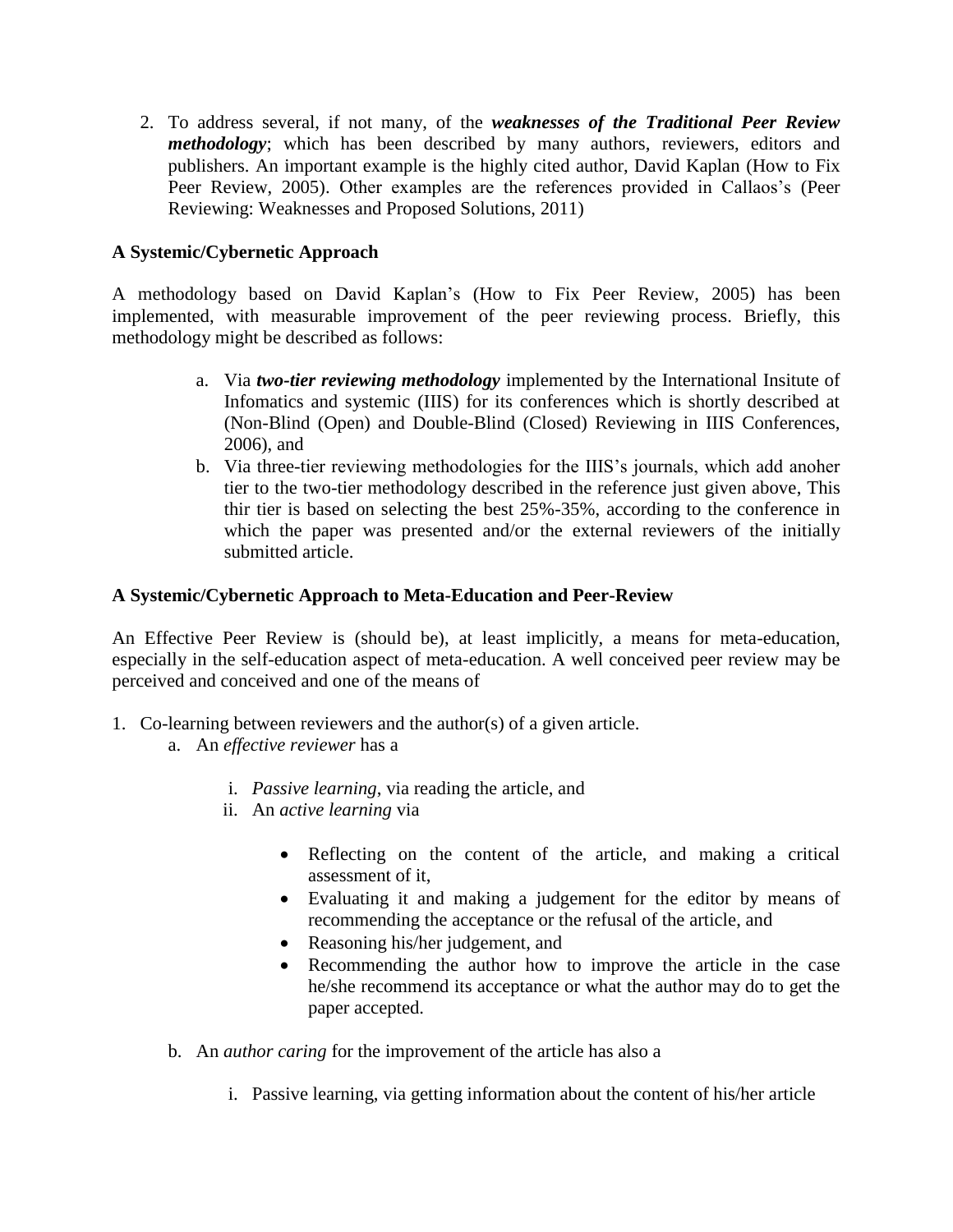ii. Addressing the reviewer comments order improve the content of the article in what he/she agrees with the reviewer and preempting s similar reaction or opinion of the potential readers of the article related to the comments of the reviewer in which he disagree with him/her.

These passive and active learning by the reviewer and the author would reinforce each other if they are conceived in the context of a non-linear, or systemic/cybernetic means of communicating them. And, if if both: author and reviewers alternate their roles, via co-reviewing each other's article then (via, Peer-to-Peer Reviewing, as briefly described below) then they may form a *dialectic whole via dialogical process*, where each of both articles are improved and coresearch processes may emerge with a high probability, in our opinion. At least, this was my personal experience while learning from other authors; which opened new research perspectives for me, which results were included in the initial article. Consequently, it may be suggestible that co.learning via Participative Peer-to-Peer Reviewing provide a synergic cybernetic loop, which generates a dialectic whole (via dialogical process) with which one of the emergent properties is co-research and even group creativity or

Consequently, an effective co-learning, *similar* to that frequently observed between a student and his/her tutor or adviser, would certainly generate the same kind of co-research perceived. In many cases, between students and advisers, especially in PhD programs. Why two colleagues, who are peers and both interested in improving their respective articles, cannot alternate in roles similar to those of PhD students and advisors while working on dissertations? This simile may support what we mean (below) with Participative Peer-to-Peer Reviewing (PPPR) and may support a systemic/cybernetic conception of the relationships between self-education and peerreview as well as between co-research and co-learning, both via PPPR.

## **A Systemic/Cybernetic Approach**

To meet the two objectives mentioned above, we are suggesting and planning to implement, via a systemic/cybernetic combination of *Action-Research, Action-Learning, and Action-Design*, a *non-lineal model* of participative *"Co-researching que Co-Learning"*, which usually has been addressed in a mostly linear model. This non-lineal model would support a *systemic/cybernetic* methodology instead of the *systematic* one, usually used in the traditional and mostly lineal model; which may, and have been, briefly be schematized as in Figure 1.

Through a combination of action-Research, Action-learning, Action-Design/implementation, and incremental planning, a methodology for the non-lineal model will be designed and implemented.

Non-lineal (systemic rather than systematic) methodology, that would support, initial project(s) to be implement for implementing the model shown in Figure 3 via a combination of Methodological Action-Research, Action-Learning and Action-Design/Action-Engineering, is shown in Figure 4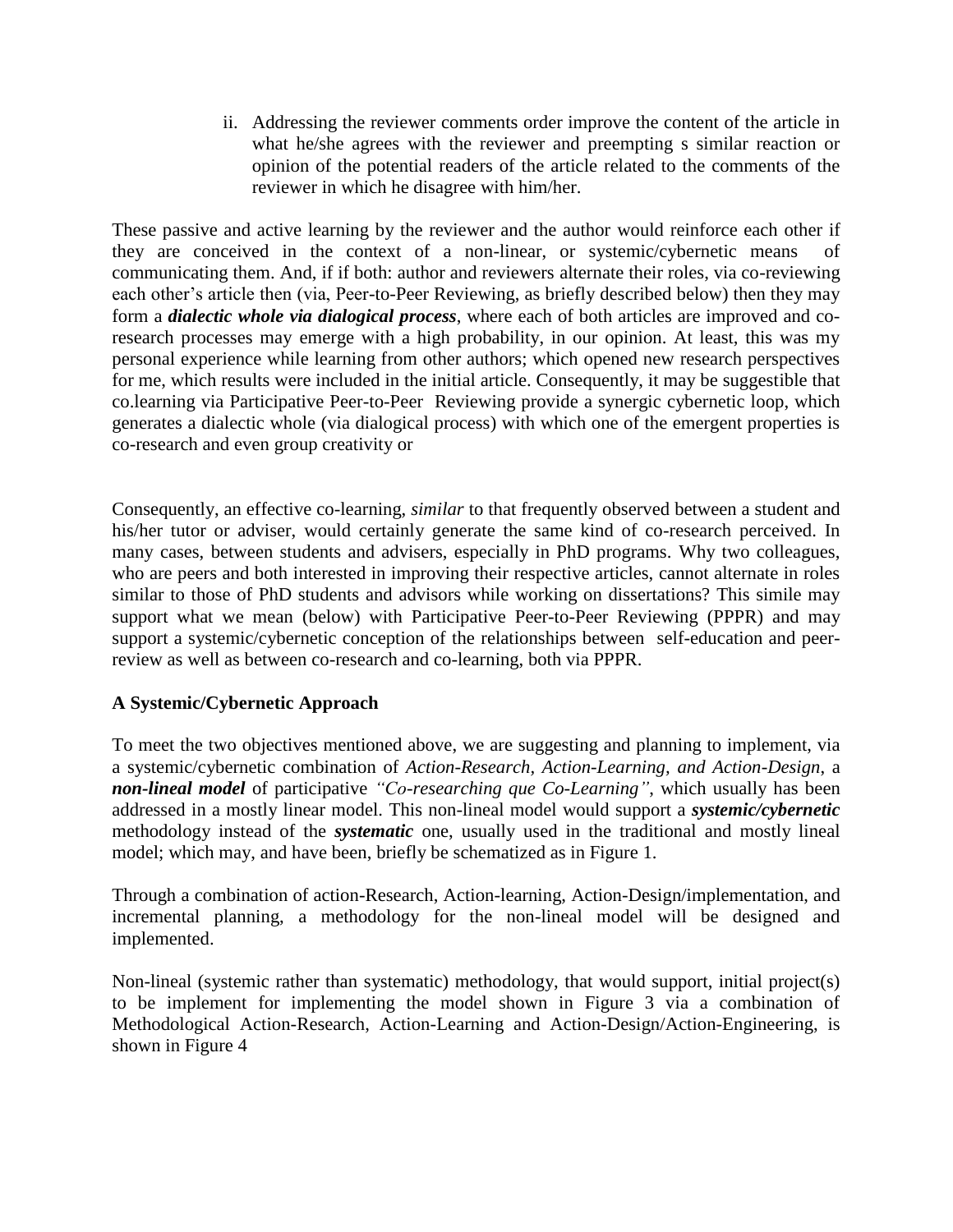

**Figure 1:** The Traditional *Lineal Model* (Source: (Hars, 2003). More details with regards to this model are provided in Callaos, N (Peer Reviewing: Weaknesses and Proposed Solutions, 2011).

In Figure 2, we summarized, even more, the traditional model shown in Figure 1, as provided by Alexander Hars (From Publishing to Knowledge Networks; Reinventing Online Knowledge Infrastructures, 2003)



**Figure 2:** Traditional Serial Model, which support and is supported by *systematic*  submitting/reviewing/publishing methodologies.

A highly simplified non-lineal model that may support and get supported by systemic/cybernetic methodologies for submitting/reviewing/publishing articles is shown in Figure 3.

The first methodological increment will be the implementation of the systemic/cybernetic methodology showed in Figure 4. This, in turn is supported by a Systemic/Cybernetic approach *to thinking and doing*, which is what is what is common to the supporting methodology that combines and related the methods of Action-Research, Action-Learning and Action-Design/Action-Engineering.

Three cybernetic iterations of the diagram shown in figure 4 is what we will are using in an initial publication supported by *Participative Peer-to-Peer Reviwing* (PPPR), via *"Coresearching, Co-Learning, and Co-Publishing" (CCCP)*. The co-publishing is not inserted in this initial project yet, but an organization has already created for it. (For more information regarding this issue ask, please, the author of this article)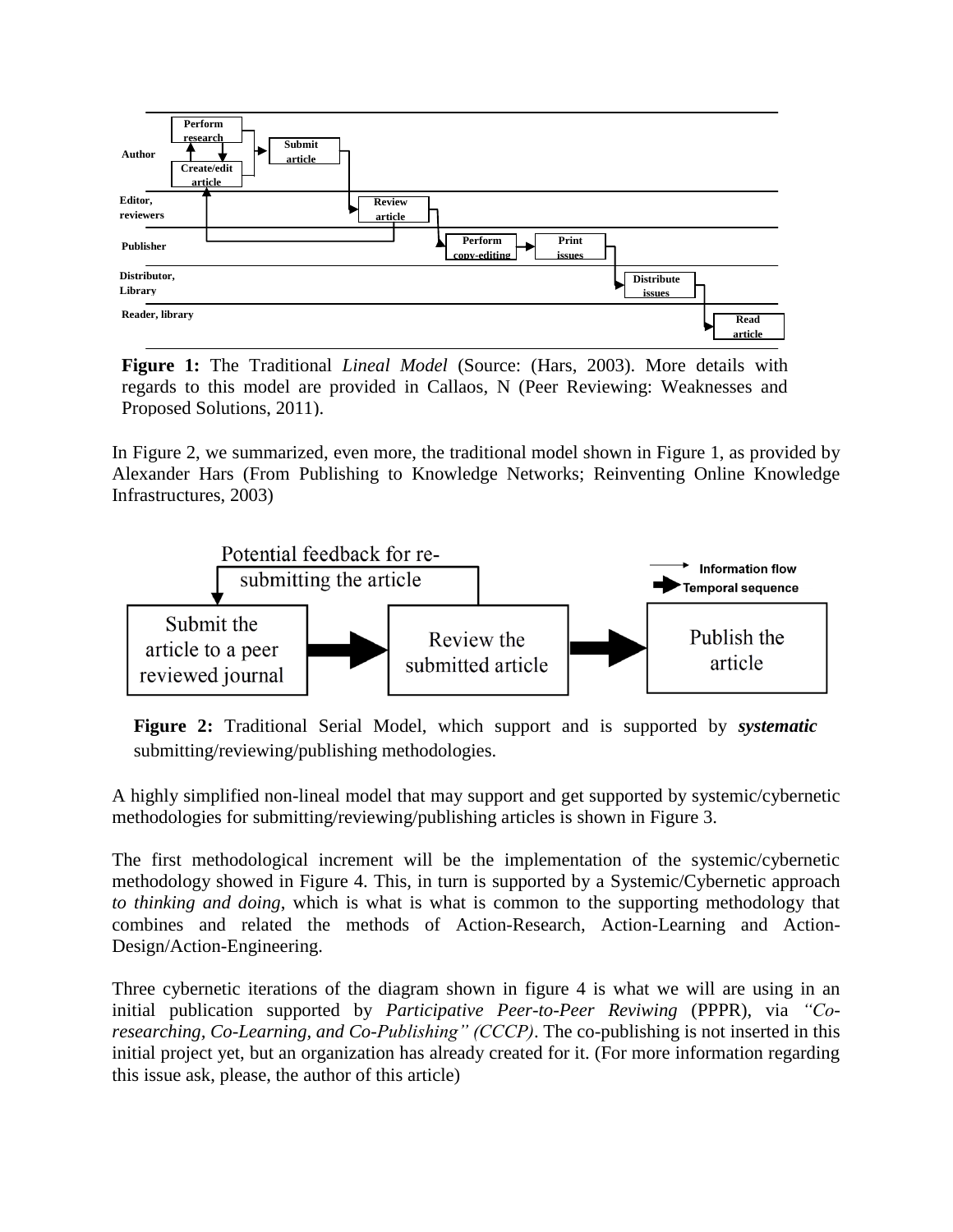

**Figure 3:** Non-lineal model that may support, and get supported, by a *systemic/cybernetic* methodology for submitting/reviewing/publishing articles



**Figure 4:** Non-lineal Methodology, that would support, and initial project (s) to be implemented via a combination of Methodological Action-Research, Action-Learning and Action-Design/Action-Engineering. Each one of these three methods is systemic/cybernetic one, similarly to between thinking and doing.

As it can be noticed, from figure 4, three publications would result from the methodology generally and schematically described in the mentioned figure. These publications are, on the